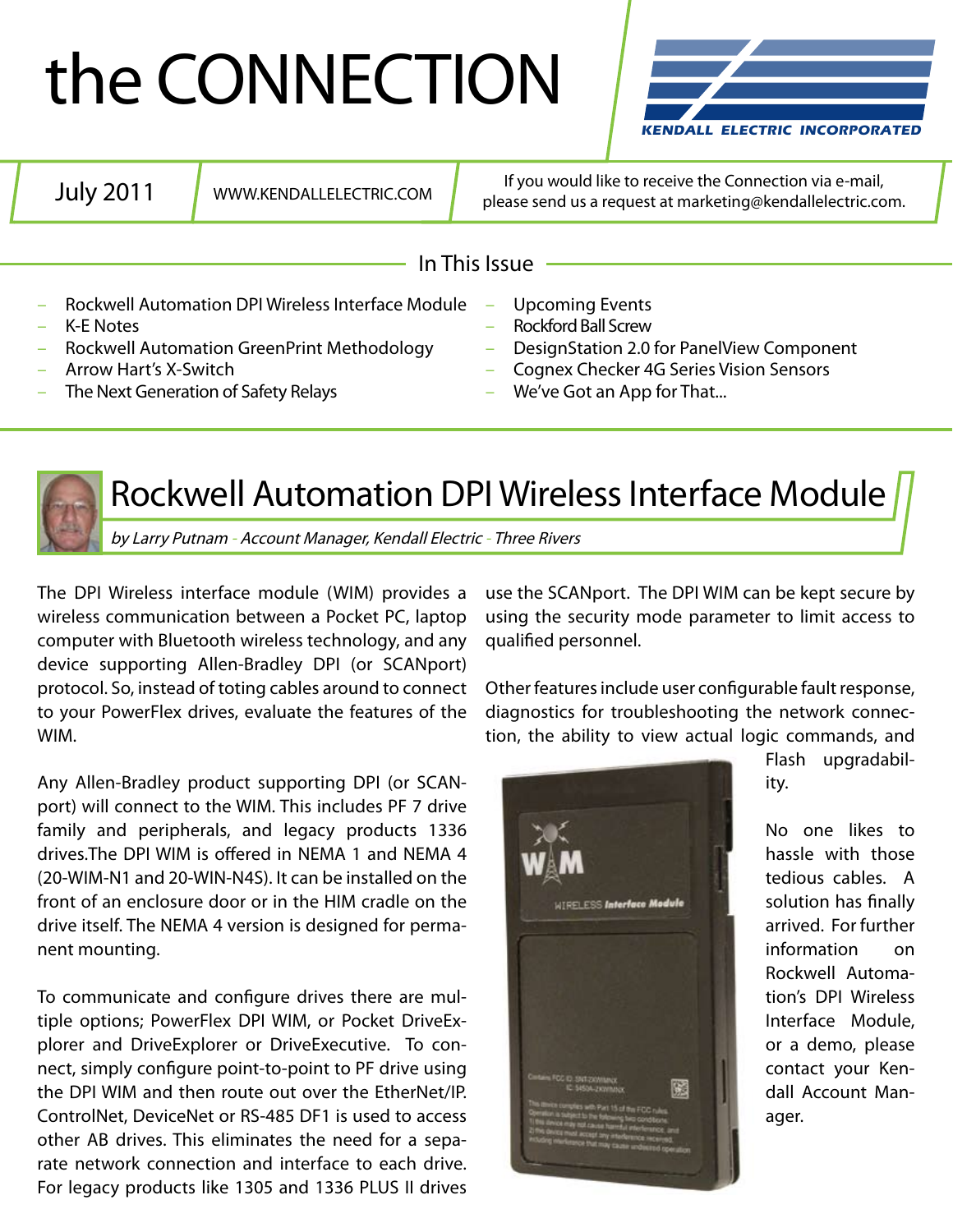

### **InSight Explorer v4.5 two new EasyBuilder features**

This Tech Tip will highlight two of many new features added to InSight Explorer v4.5. The Plot Tools and Links Tab. This Tech Tip will demonstrate how you can display Text Graphics with X and Y position in the EasyBuilder runtime display. Change the text color to Green or Red based upon the inspection results.

 The Plot Tools have been added to the Inspect Part step. These tools are used to create conditionally enabled graphics placed on the image based on mathematical expressions. The list of Plot Tool objects are Arc, Circle, Cross, Line, Point, Region and String. This Tech Tip will illustrate the Plot tool example showing a "Pass" or "Fail" string based upon the inspection results.

The Links tab was added to the Palette view, which allows you to quickly link specific tool input and output properties to other tools. Links between tool Output properties and Input properties can be made by either dragging the Output property node to the applicable Input property node, or by right-clicking the Input property and selecting the applicable Output property from the Link From context menu. This Link example will demonstrate the ability to change the Plot String color based upon the inspection results.

The first step in creating the Plot string to display the Inspection Pass/Fail is to group the results. In this example we will Group the 5 Blob Area tools. If any Blob Area tool fails the group will fail. This provides the result for the Plot String. See Display Results images.



1) Add the "Tablet\_Verify" Group Tool from the Math & Logic Tools. Add the specific Inspection tools that will provide the Pass/Fail result. In this example I added the 5 Blob Area Tools that look for the Tablets to be present. Set the Tool Enabled set to On (default).



2) Add the Plot String tool from the Plot Tools. In the Plot String enter (225) in the X Tab and (200) Y Tab pixel coordinates. This positions the String text. In the String Tab enter the following: If((Tablet\_Verify. Pass),"Pass","Fail") expression. This will display the "Pass" or "Fail" string in the display.



Add the "Text\_Color" Math Tool from the Math & Logic Tools. In the Expression tab enter If((Tablet\_ Verify.Pass), 8,1). This will set the color of the Plot String text to Green(8) or Red(1) for a Pass or Fail condition. 3)



4) Now we need to Link the "Text\_Color.Result" tool's Output property to the "Plot Result String.Color" tool's Input property. Click on the Link Tab in the Palette View. Expand the "Text\_Color" and "Plot\_ Result String" tools. Drag the "Text Color.Result" on to the "Plot\_Result\_String. Color" property. You will now see a blue linking arrow pointing to the

Color property. You have successfully linked these 2 properties.

In Summary we now can Display the string "Pass" or "Fail" and change the color based upon the result of the group tool "Tablet\_Verify" Result.

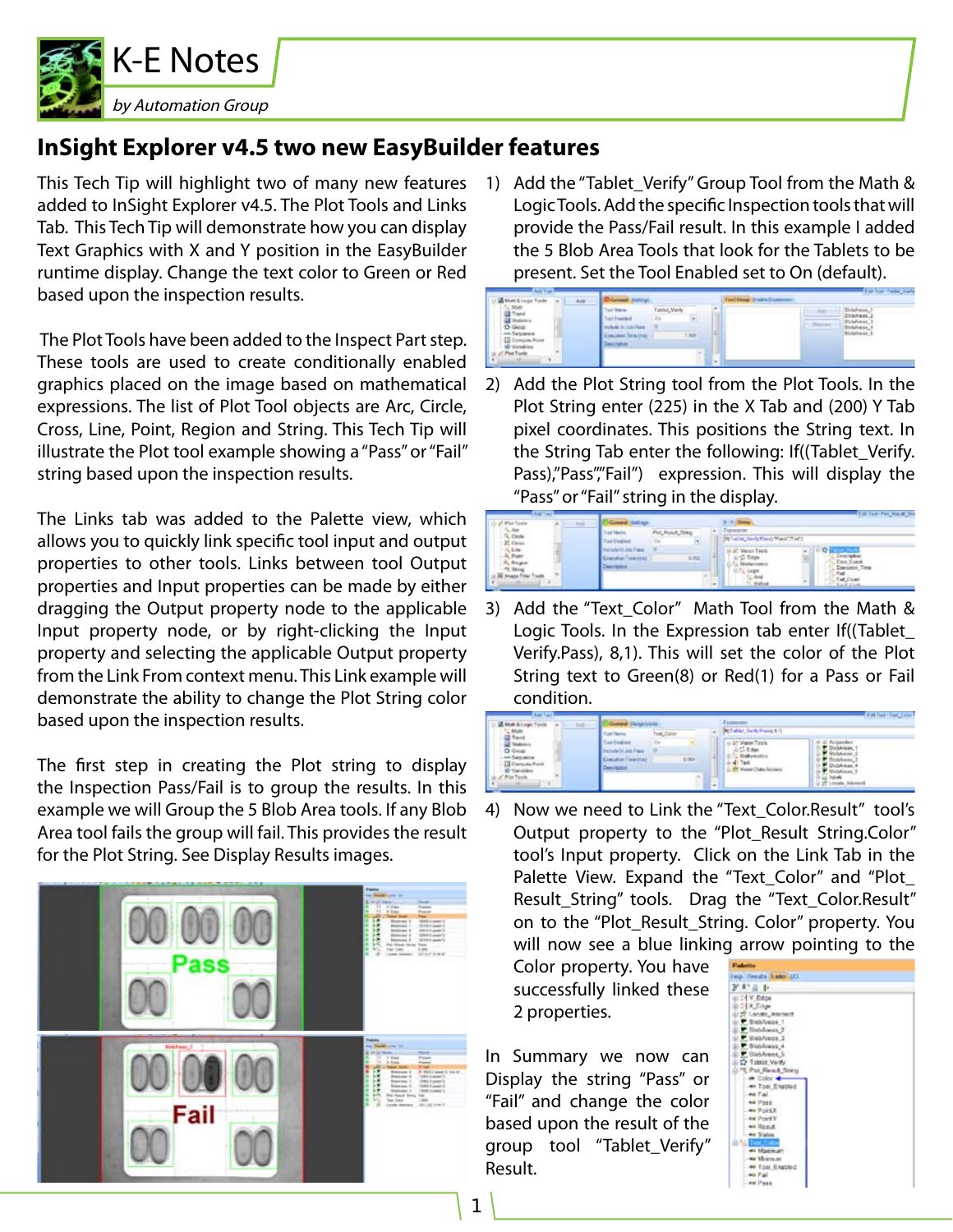Rockwell Automation GreenPrint™ Methodology



### Forward thinking Energy Management process

Large retailers such as Wal-Mart have begun to judge suppliers based on "scorecards" that track products' environmental impact through the supply chain, illustrating to consumers a company's social responsibility. Even if a manufacturer isn't subject to such scrutiny, adopting a forward thinking energy management program is crucial to the ability to boost product profitability. When we speak of energy management, we speak in terms of many forms of energy by use of an acronym "WAGES" (water, air, gas, electric, and steam).

An industrial GreenPrint™ (or energy management blueprint) is a four stage plan for achieving WAGES optimization. A GreenPrint™ can help manufacturers gain better control of how they use resources; reducing the burden of utilities cost on profitability and lessen the risk associated with the external factors affecting price and supply.

### Stage One: Awareness

In stage one, companies conduct ongoing audits and assessments to identify a wide range of changes that can help reduce energy consumption. Leveraging existing automation infrastructure, companies can collect WAG-ES data to give them a better picture of consumption; when, where, and how. Recommendations may include low investment modifications such as shifting certain maintenance operations to non-peak times. Kendall Electric and Rockwell Automation can help companies get started with "stage one" by commissioning an audit or an assessment conducted by a certified energy management engineer, as well as providing WAGES data collection hardware and software and consulting.

### Stage Two: Efficiency

By leveraging the consumption data in the awareness stage, the efficiency stage allows companies to make changes based on consumption and implement "departmental billing". Departmental billing allows companies to more accurately access actual energy costs by production areas so that they may more accurately and actively manage WAGES by department. For example, a paint department may want to aggressively pursue utilizing VFDs on fans and blowers in an effort to lower

electrical consumption. This can be monitored through the use of an internal electric bill, by department, created through the use of sub metering and RSEnergyMetrix software. In addition, companies in this stage begin to utilize WAGES web-based software dashboards, such as the Rockwell Automation VantagePoint and Historian products.

### Stage Three: Optimization

This stage refers to the ability of companies to model production with WAGES as one of the variables. Utilizing all of the data collection and reporting tools in phase two, plant and scheduling managers can utilize software simulation tools to see the affect that peak and off-peak energy costs, emission costs, raw material and labor costs have on production. As an example, plant management can also forecast the need to cogen electricity if the cost of natural gas increases to a certain level.

### Stage Four: Aggregation

Armed with optimized production information obtained in previous stages, manufacturers are able to project in advance how much energy will be required for similar loads or batches. Manufacturers can include WAGES as requirements into resource planning systems the same way they look at the availability of raw materials on the bill of materials. This can help profitability, for example, by allowing management to schedule certain batches or production runs that are energy intensive to off-peak times.

### The Power of Knowledge

A manufacturer operating a liquid blending application uses a series of large pumps that run continuously. On a slow day, plant personnel decided to perform routine maintenance on the pumps that required them to run a back-up set of pumps. Before shutting down the primary pumps, both sets were running continuously for 45 minutes. This obviously raised the facility's energy consumption. Unfortunately, this task occurred during the facility's peak demand window of 10 a.m. to 10 p.m. and the facility received a peak penalty charge from the utility provider that totaled \$95,000 for the year.

A manufacturer utilizes a series of Rockwell Automation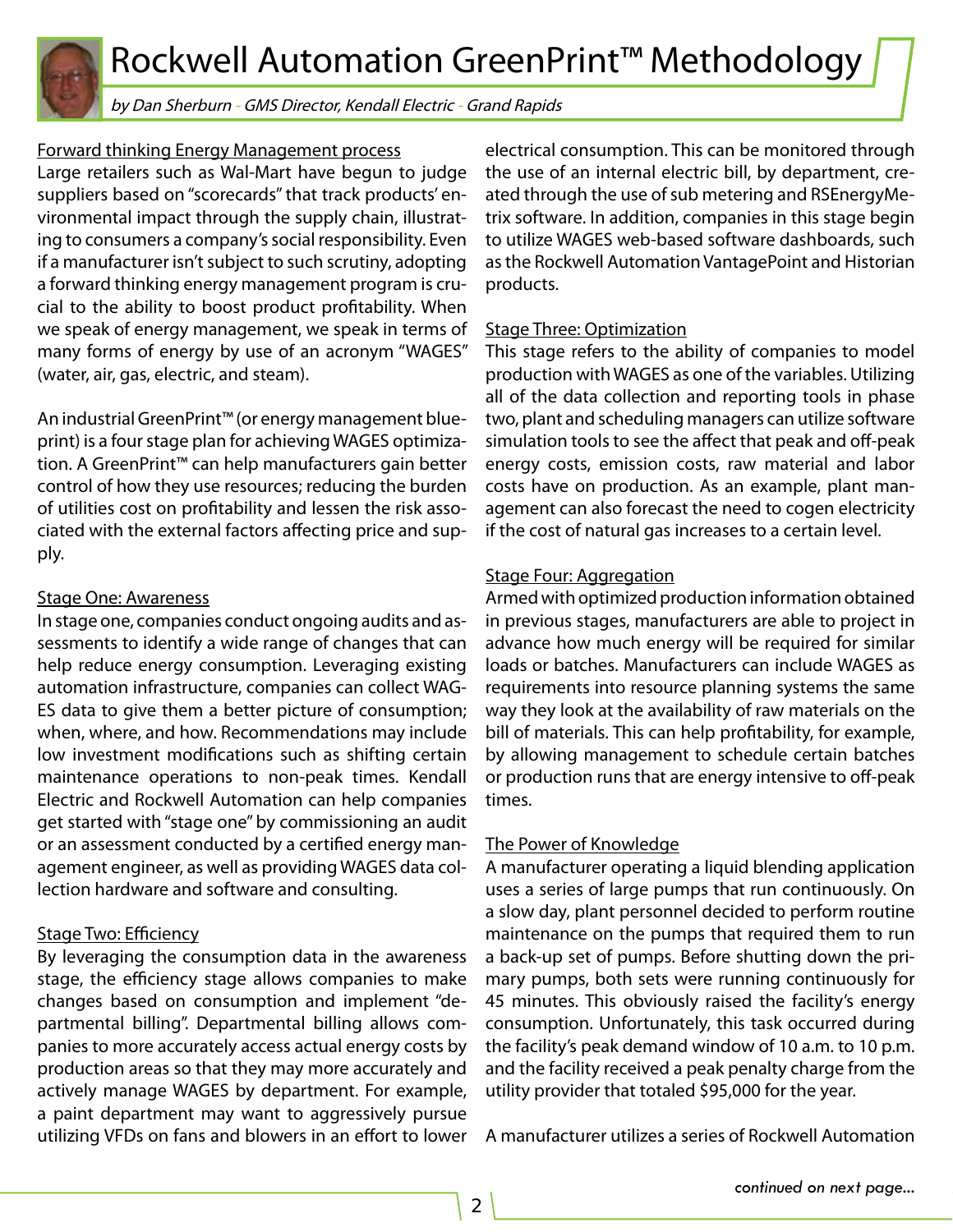#### *continued from previous page...*

power monitors in an effort to gain visibility to where electrical energy is being consumed during the production of parts. They were able to compare the "internal" electric bill to those they received from their local utility. An error was discovered on the utility side and the resultant savings were in the thousands of dollars.

Kendall Electric and Rockwell Automation have a suite of hardware and software products designed to help you monitor WAGES and provide visibility (knowledge) as to where and how these resources are being consumed. Rockwell Automation can also assist with audits, assessments and energy consulting. Contact your Kendall Electric Account Manager for more information.



# Arrow Hart's X-Switch

by Davey Robison - Account Manager, Kendall Electric - Kalamazoo

Recently a customer approached me about a food manufacturer that is trying to change their standards for certain products that are brought into the work environment. One of the concerns was to address some issues pertaining to motor control switches. Over time my customer had noticed that they have replaced switches because of failures. Harsh environments such as those in food & beverage manufacturers can cause failures within switches because of improper use and/or or poor design. The switch may not be rated for frequent washdown applications which in turn will cause the electrical components to corrode and fail.

After doing some research and talking with a few vendors, I presented to my customer the X-Switch by Cooper Wiring Devices also known as Arrow Hart. The X-Switch is a very durable switch that deters oils, chemicals, water, and moisture. It is a switch suitable for food processing, meat-packing, distilleries, bottling and other food handling environments. Not only is the X-Switch built to last, but it is built to address the needs of safety, reduce downtime, and also complies with code.

What makes the X-Switch stand out even more is that it is the only NSF (National Sanitation Foundation) Splash Zone Certified motor control switch on the market. Splash Zone environments are where liquids used in processing or cleaning may splash, spill or otherwise soil the surface of the device. The NSF requires that the products go through a series of harsh tests to become approved for the food and beverage facility requirements.

The X-Switch has numerous configurations, accessories, features and benefits such as a 30 amp, 40 amp or up to a 60 amp 3-pole 600 volt rated switch, with three different horsepower ratings. Below are some highlights of the X-Switch:

- Type 4X Enclosure
- Pad lockable handle
- Quick access to interior •
- Available with pre-wired SOFTPower Connectivity •
- Multiple input and output configurations •
- Optional breather drain
- Pre-drilled holes
- Pre-Wired grounding lug

The use of the SOFT-Power Connectivity is a great way to speed up installation with quick means of connecting or disconnecting power to reduce downtime for the facility. SOFT-Power Connectivity is rated for 10 amps,



5HP at 480 V/AC. If your application falls within that rating, there would be an opportunity for some savings via reduced downtime by using SoftPower Connectivity.

For further information about ArrowHart's X-Switch, please contact your Kendall Account Manager.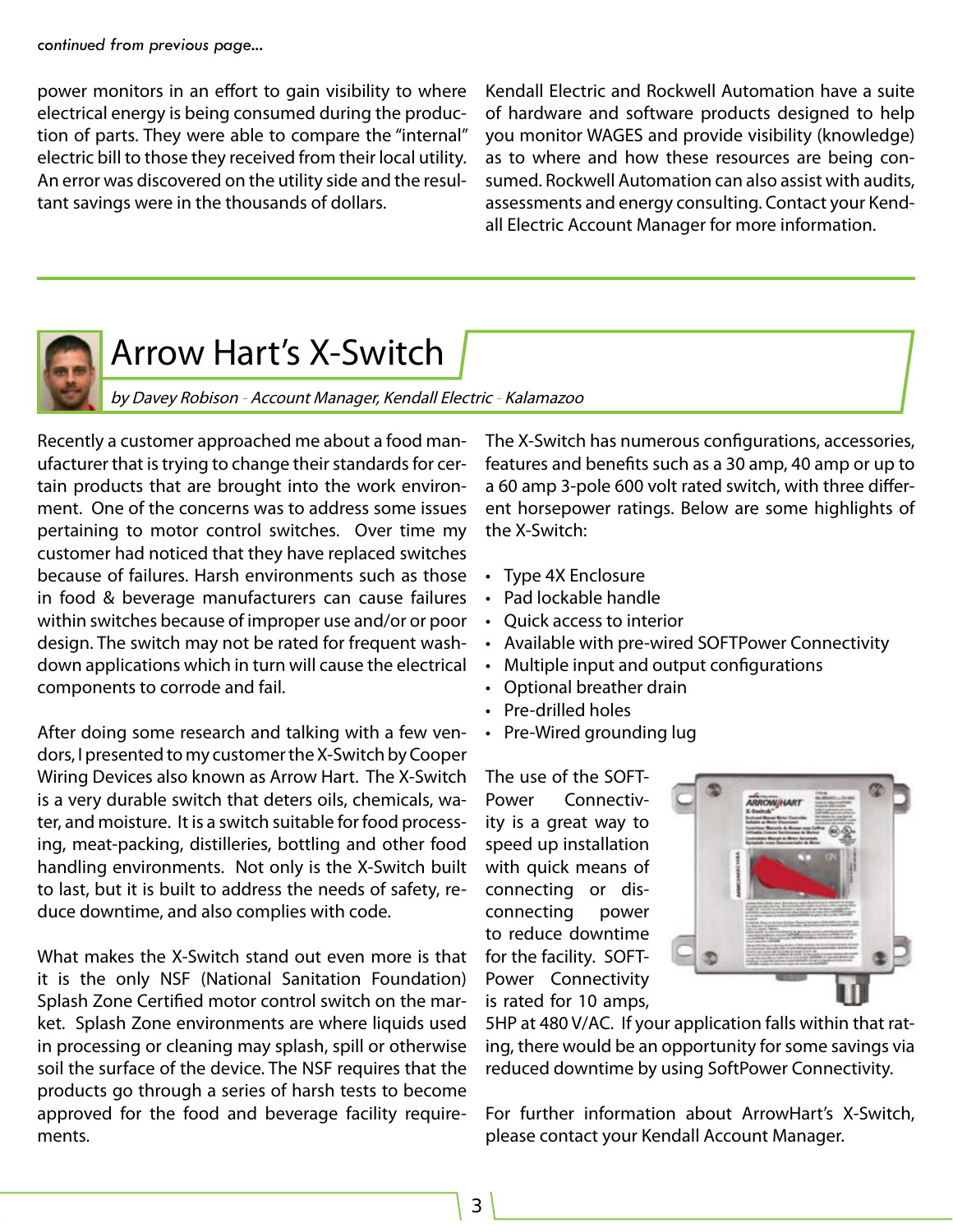

# The Next Generation of Safety Relays

by Mike Wolfgram - IC/Safety/Sensor Specialist, Kendall Electric - Saginaw

Rockwell Automation has released the newest family of Allen-Bradley Guardmaster Safety Relays that will significantly increase what we can easily accomplish with safety relays. This includes six units capable of monitoring a wide range of safety devices. These six units can achieve most of the functions safety systems require, solving most machine guarding applications. And with only 6 catalog numbers to remember, this helps to simplify purchasing and parts management. The new family is designed to meet new the functional safety standards, such as EN ISO 13849-1 or IEC / EN 62061 and offers several key functions to simplify installation and system complexity, reduce costs, save time to install, and reduce panel space.

### Two Dual Safety Inputs

The functionality of two standard safety relays can be achieved in one device, allowing connection of two dual channel input devices into one safety relay.

### Universal Inputs

A broad range of safety devices are all compatible with the same relay without any additional configuration including dry contacts e.g., safety interlock switches, emergency stop devices. Additionally pressure sensitive safety mats and voltage output devices such as safety light curtains all wire to the same terminals.

### Simple Logic Functions

Flexible "AND/OR" logic can be configured simply and quickly in a single relay or through a combination of relays via single wire connection. Commissioning a global e-stop or creating safety zones is a much easier process. This gives a simple safety relay the capability of solving applications previously requiring extensive inter-wiring, or a programmable controller.

### Single Rotary Switch

This TÜV approved feature utilizes a single rotary switch to set the required function of the safety relay and eliminates typical redundant switch setting. Selectable functions include simple logic, reset, timing, and diagnostics.

### Single Wire Safety Connection

This innovative and patented concept simplifies cascading and expanding safety functions by linking relays with a single wire connection. A dynamic signal from device to device provides a linkage in accordance with SIL3, PL e, allowing easy addition of extra I/ O which can be configured with simple "AND/OR" logic combinations.

#### Logical Grouping of Terminals

All device inputs, and power terminals are located on the top of the relay, and outputs and the single wire logic link terminals are located on the bottom. This orientation is especially suited for routing of cables, reducing stripping of cable jackets and allowing input wiring to stay within the same wireway in the control panel.

This new family is available in single or dual input with

dual channel operation, with the option for a dual input relay with solid state outputs. Additionally, expansion modules are available to expand output capabilities with an option for a timing function. All units are 22.5mm wide providing significant space saving over many previously existing safety relay options.

Be sure to ask you Kendall Electric Ac-

count Manager about Allen-Bradley's next generation of safety relays.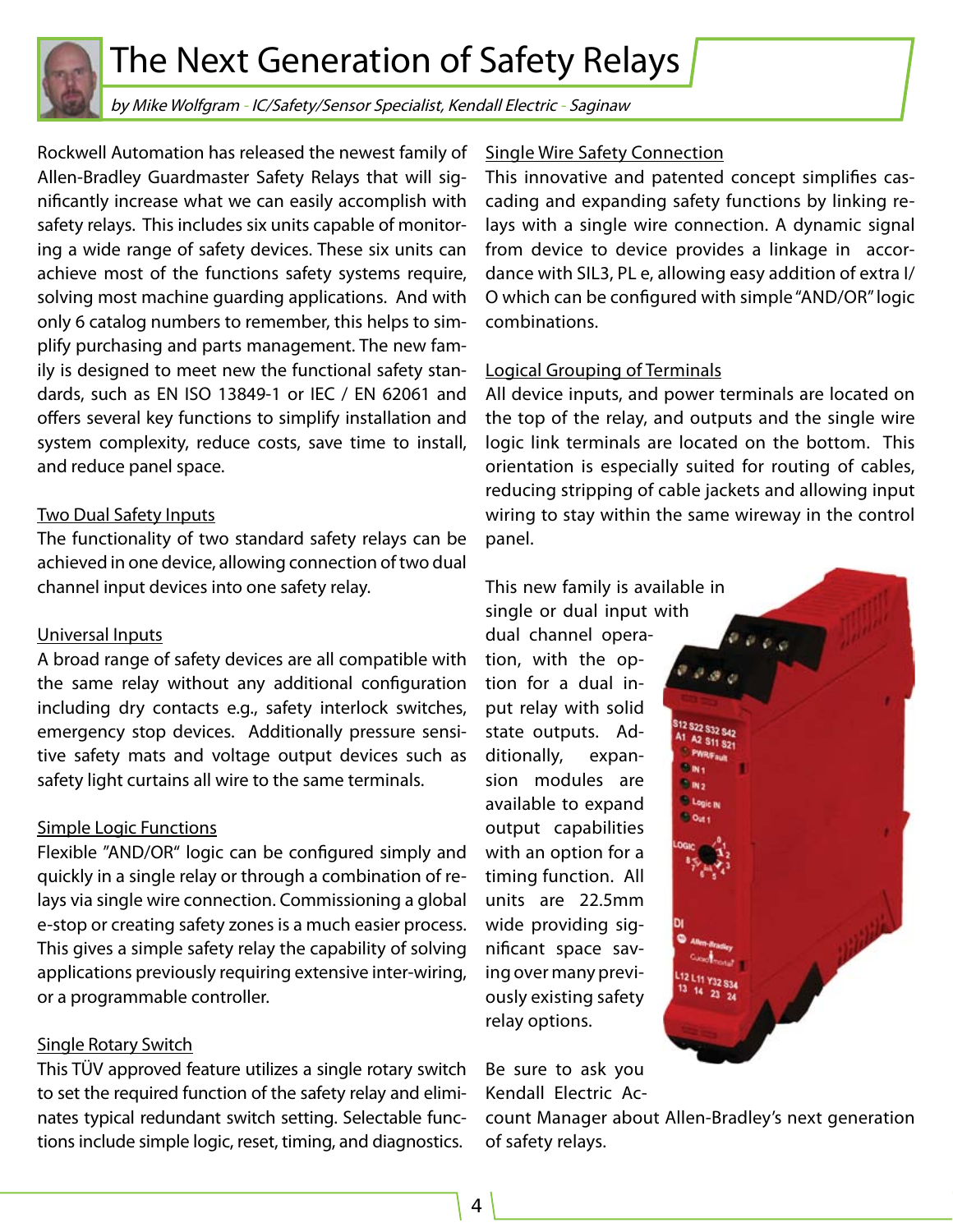# **PlantPAx Automation System**

## **July 20, 2011/ 8:00am-5:00pm**

Kendall Electric 5101 S. Sprinkle Rd, Portage, MI 49002 Online registration @ training.kendallelectric.com , then click on the "Training" tab

Kendall Electric, Inc., in conjunction with Rockwell Automation, Endress + Hauser, Prosoft Technology, and Spectrum Controls is pleased to extend an



invitation to you for a full day seminar consisting of an overview of our Process and Traditional DCS Solutions. Join us at this technology application seminar with a focus on process solutions.

# **Plantwide Benefits of EtherNet/IP**

## **August 17, 2011 / 8:30am-4:30pm**

Grand Valley State University - 2nd Floor – Eberhard Center 301 Fulton Street West • Grand Rapids • MI 49504 Event Information: Ronda Kaechele 269 792-7037 • rakaechele@ra.rockwell.com Register online at www.rockwellautomation.com/events/ northamerica

- Funamentals of Ethernet/IP **Networking**
- Industrial and IT Network **Convergence**



- Designing the Physical Layer for Ehernet/IP
- Networking Best Practices
- Network Resiliency and Redundancy
- Securing Ethernet/IP Networks
- Rockwell Automation EtherNet/IP Product Selection

You will receive a Certificate of Completion for 6 PDHs that can be submitted for CEUs.

# **Automation Fair 2011**

### **November 16-17, 2011**

McCormick Place West Chicago, Ill

Online registration opens August 1

For registration and information on Kendall Electric trip packages, visit af.kendallelectric.com or contact your Kendall Electric Account Manager

Learn about smart, safe, sustainable automation solutsions that optimize production and drive competitive advantage during this year's 20th anniversary of Automation Fair.



Attend industry forums, hands-on labs, technical sessions, and demonstrations. And view advanced technology displays from Rockwell Automation and our PartnerNetwork members.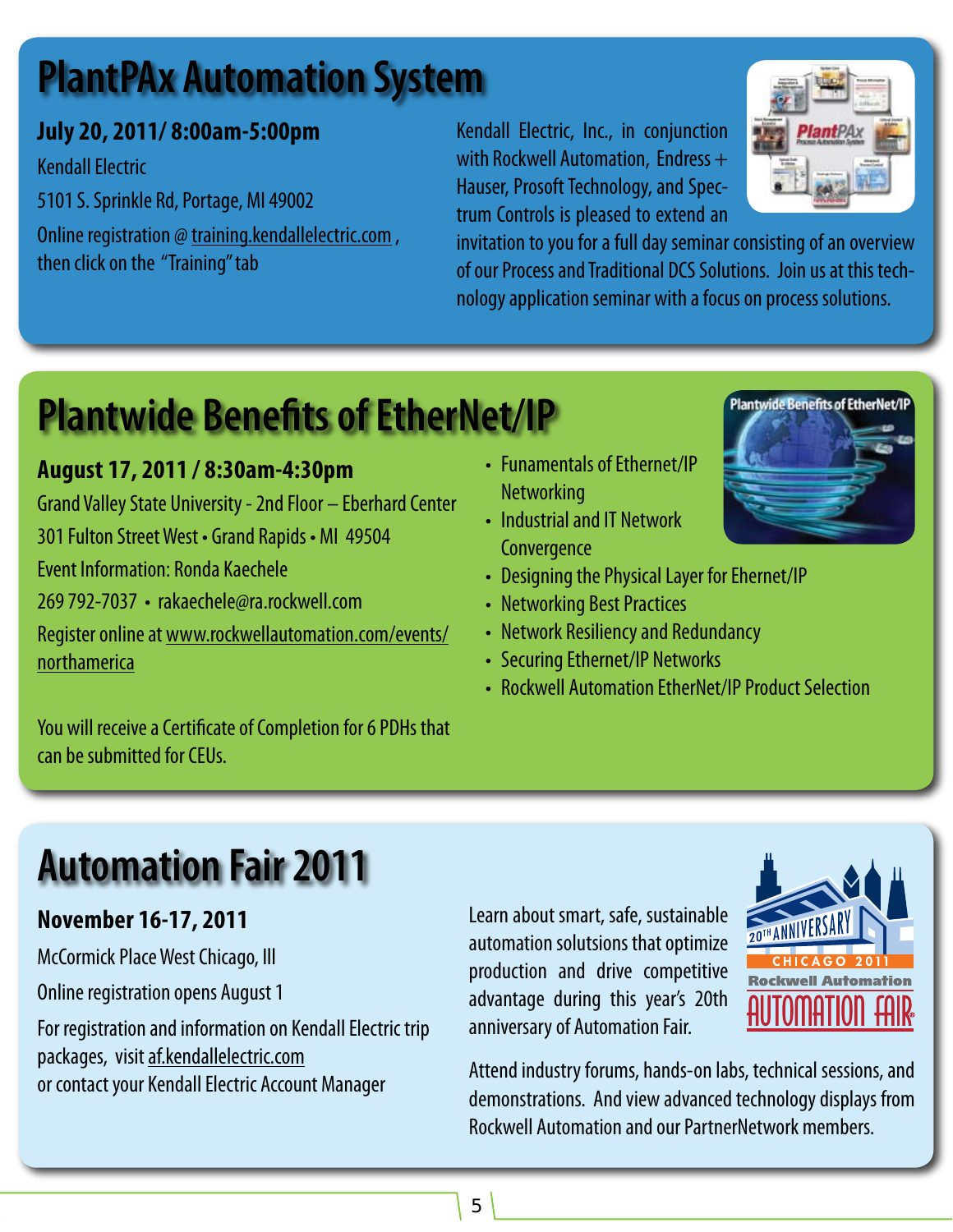

# Rockford Ball Screw

by Steve Swailes - Automation Specialist, Kendall Electric - Grand Rapids

As you may or may not know, Kendall Electric carries a full line of mechanical components to compliment our line of electrical products. We carry the following:

- Planetary and industrial gearboxes (Wittenstein and Stober)
- AC/DC motors, gear motors and stepper motors (Mar-• athon Motors, Bison Gear, Oriental Motor)
- Explosion proof servo motors (Elwood) •
- Couplings for standard and servo motor applications (KTR and Wittenstein),
- Heavy duty ball screw actuators (Edrive Actuators)
- Belt and ball screw linear actuators (THK and Paletti) •
- Linear stages and electric cylinders (Rockwell Automation)

And with the addition of the Rockford Ball Screw Company, we have added a source for ball and ACME screw assemblies and precision profile guide rails.

Rockford Ball Screw Company was founded in 1973 with three goals in mind:

- 1. Provide the customer with a quality product
- 2. Provide the customer with a competitive price
- 3. Provide the product on time

Today, the Rockford Ball Screw Company continues as a family owned and operated business, and the three goals endure as the backbone of their growth and commitment to their customer's needs. For over thirty years, they have achieved a tremendous growth rate and have realized this growth by providing their customers with the highest level of quality, service and engineering expertise. You expect the highest quality products and services from Kendall Electric, and Rockford Ball Screw fits right in with our line of products in that regard.

Rockford Ball Screw has been manufacturing ball screws, ACME screws and linear motion components for 38 years. They maintain one of the largest inventories of screws that are made entirely in the USA in their 52,000 square foot facility in Rockford, Illinois. They stock in excess of 56 ball screw models, over 25 ACME screws sizes, many types of bearing mounts, and other linear motion products. Many products are stocked in a variety of materials such as high and low carbon alloy steels and various grades of stainless steel. They are equipped to sup-



ply your ball and ACME screw requirements with second to none service and delivery times.

Rockford Ball Screw also offers the most complete line of standard bearing mounts in the industry including the BMF Series of fixed bearing mounts, the BMR Series of 'simple radial' supports and the BM Series 'simple' supports. Fixed rigid bearing mounts of the BMF series are designed to support radial and axial load components of force. The BMR Series simple radial supports are suited for radial loads and the BM Series are "simple" supports for radial and axial loads. All three series are available for common sizes of standard ACME and ball screws. Custom bearing mount solutions are also available. You can design your own assemblies on their website (www. rockfordballscrew.com) and download a 2D/3D CAD file that you can open with your CAD software (they 29 formats to choose from, including Autocad, CADkey, CATIA, IGES, Inventor, Pro/E, Solidworks, STEP and Unigraphics). Rockford Ball Screw also offers Precision Linear Rail and Guides through their wholly owned subsidiary, Rockford Linear Motion, LLC.

### Rockford Linear Motion is Motion Simplified™.

You may be asking, what does this mean, exactly? And more so, how does it benefit me and the work I do? It's really quite simple. Motion Simplified™ represents a commitment to make working with Rockford Linear Motion simple in all aspects; simple to find the data you need, simple to specify and customize products, simple to buy and most importantly, simple to work with their team on custom applications and technical support.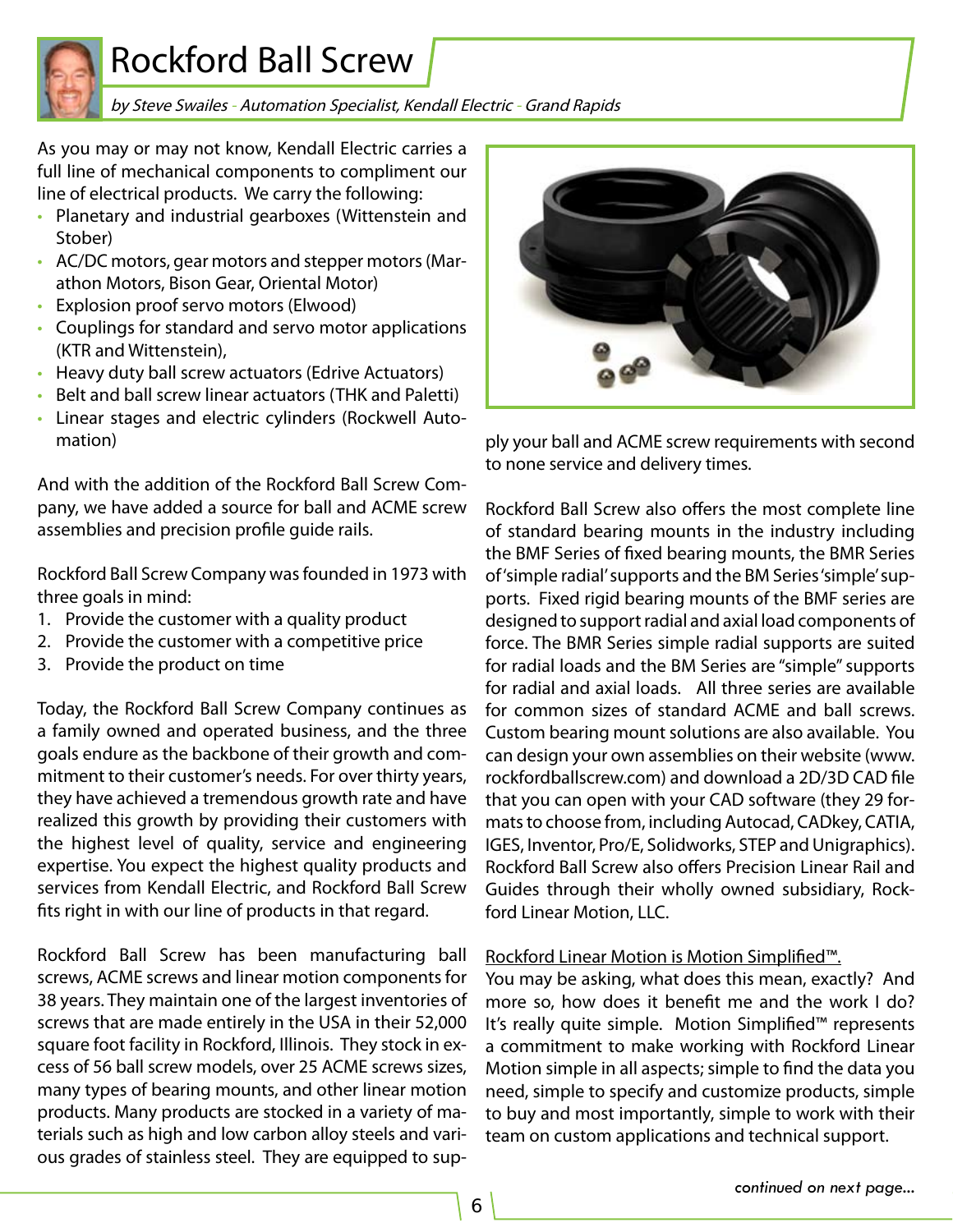#### *continued from previous page...*

Why is this important? That's simple too. Rockford Linear Motion realizes their product is not overly complex. In fact, profile linear guide rail systems are pretty simple point A to point B solutions, yet recognized by customers as key components to their applications. Consequently, it should be easy for you to get what you need, when you want it, faster and simpler than ever before.

The Rockford Profile Linear Guide Series can be interchanged with most competitors' products. In the linear motion industry profile, linear guide rails may also be referred to as linear slides, guide rails, or LM guides. The Rockford Linear Motion website (www.rockfordlinearmotion.com) has a cross reference, the Competitor Profile Guide Rail Interchange, where you can cross reference other manufacturers linear guide rails to Rockford's.

They also have a configurator, much like the ball screw website, where you can configure your linear rail system and download a CAD model.



The next time you have an application that requires linear motion, contact your Kendall Account Manager and let us help you put Rockford to work for you.



# DesignStation 2.0 for PanelView Component

by Derek Humphreys - Automation Specialist, Kendall Electric - Kalamazoo

Are you familiar yet with the line of operator interface optimized for use with the Component class line of controllers? Just enough control for the application, but with easy to use features, multiple communication options, and display sizes, the PanelView Component may be just the right choice for your application.

No need to purchase or install software. It can be programmed directly using Internet Explorer 7 or Firefox right within the browser. No need to buy a special program cable either. Just use a standard Ethernet or USB cable that you probably already own. If you didn't have the terminal at the beginning of the project, the PVC could be programmed off line through the optional and free emulator. Unfortunately with the first launch, both the online and offline, programming experiences were "less than desirable" and speeds were slow. So we are pleased to be able to introduce the latest enhancement to the PVC line, DesignStation 2.0. This offline software tool was engineered to vastly improve the design time experience.

This tool is free and available as a download from: http://www.ab.com/eoi/graphicterminals/get/PVcDesignStation20.zip.

It can also be found within the new Connected Components Workbench software:

http://files.rockwellautomation.com/Public/CCW\_Version\_1.0.zip

The firmware download site is: http://www.ab.com/eoi/graphicterminals/get/2711C-PVCFirmware-01-50.zip

Compared to the performance of the 1.2 and 1.5 emulator, Design Station 2.0 works at improved speeds. Depending on the computer power, expect to see a dramatic speed boost when editing. Launching the dashboard previously might have taken 1 – 2 minutes. With Design-Station2.0 and firmware version 1.5, expect this to drop by a factor of 10. Performance enhancements will also be apparent with all the editing functions, from copy and paste to save and close. Much easier to use than the emulator, file transfer will also be accomplished via USB memory stick. Future enhancements will include a test mode and validation. DesignStation 2.0 currently supports IE 7 or 8.

So don't wait, download DesignStation 2.0 or Connected Components Workbench and start programming. There's no time to waste!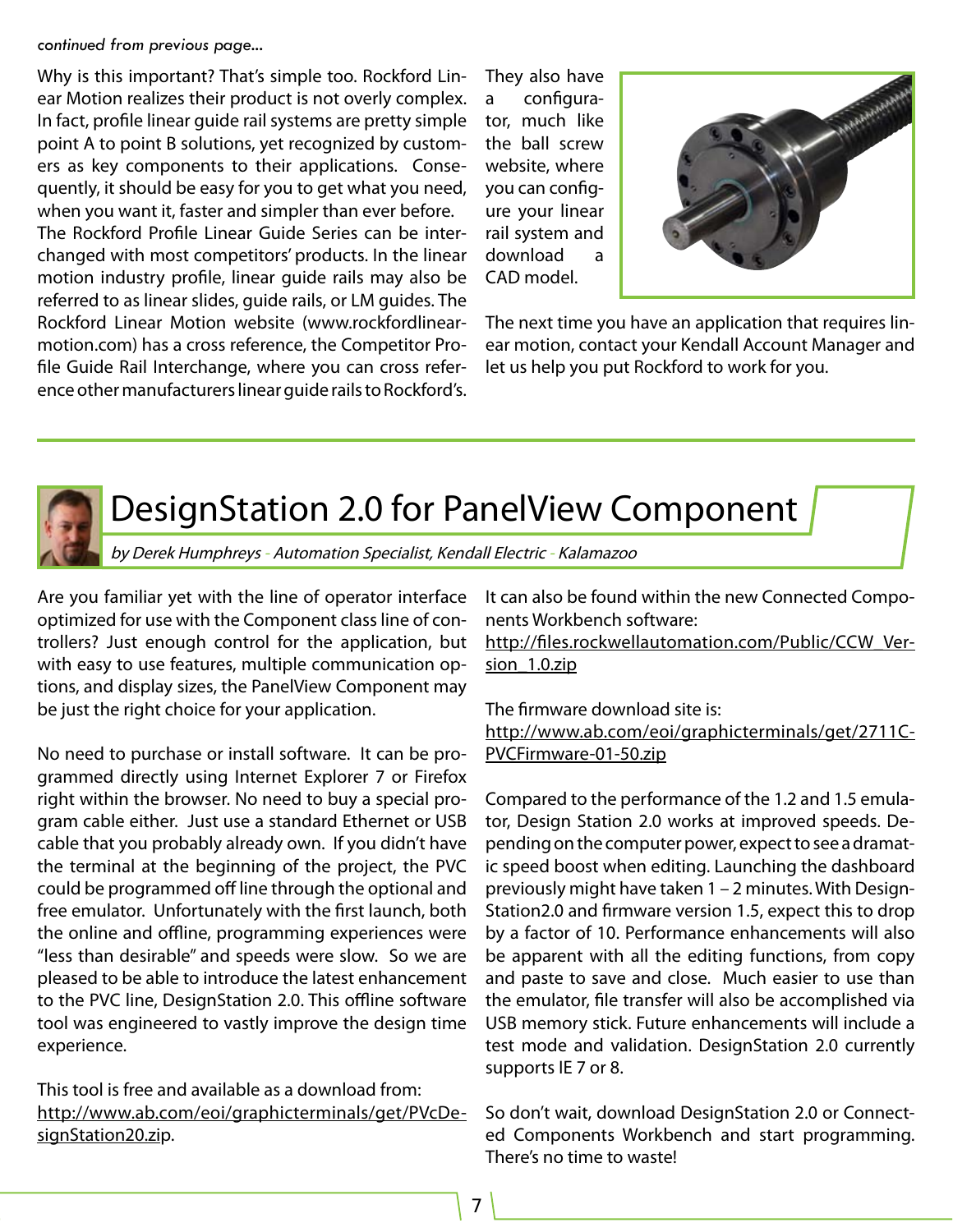

by Tim Dunaj - Automation Specialist, Kendall Electric - Benton Harbor

Cognex Corporation continues to be an industry leader bringing new products and technologies to market. The 4G Series of Checker vision sensors adds many features to the already powerful 3G Series Checker, and prior Checker models. Solving your product inspection requirements, can easily be handled by one of nine available Checkers. As with all previous models, the 4G strives to provide a cost effective solution. The emphasis for the 4G Series is placed upon networkability and the many benefits it can lead towards.

A continually growing majority of industrial applications utilize Ethernet. The Checker 4G can now be directly added to your Ethernet network. Multiple 4G Checkers can be setup, via TCP/IP. This eliminates the need to have a point-to-point connection for that initial set-up. Additionally, all 4G checkers can be remotely monitored. The devices can be password protected to eliminate unauthorized configuration changes.

The next logical step, after adding Ethernet capability, is PLC integration. PLC integration can be achieved using EtherNet/IP, or Profinet, in industrial Ethernet applications. The integration can be as easy as getting "pass/ fail" results from inspections, or initiating job changes. No additional modules are required, the connectivity is built into the 4G. A definite advantage to integrating the 4G with a "Logix" controller, from Rockwell Automation, is the availability of an Add-On Profile (AOP) for RSLogix5000. The AOP is developed by Cognex and validated by Rockwell Automation. The AOP will streamline any required ladder logic programming.

Once the Checker 4G is commissioned and running, inspection images can be saved to an FTP Server. This can be done directly from the 4G. Imagine the value in being able to detect suspect parts and to see what the Checker detected. Images can transferred at two different rates. The 4G7 Model can transfer 10 images/second while the 4G1 Model is capable of transferring 70 images/second.



4G have multiple differences and are intended for different applications. The 4G1 is a High Speed unit, with 128 x 101 resolution. This high speed vision sensor can be internally triggered to inspect 6,000 ppm (Parts Per Minute), or externally triggered to inspect 25,000 ppm. The 4G7 is a High Resolution solution, with a resolution of 752x480. Although slower than the 4G1, it is still capable of handling many non-stationary applications. The 4G7 can inspect 800 ppm, internally triggered, or 3,750 ppm, externally triggered.

Please contact your Kendall Electric Account Manager for additional information on Checker 4G Series, and any of the Cognex Machine Vision products. We would be happy to schedule an evaluation by our vision application engineer on staff. Our application evaluation documentation will provide you with product selection, application setup details, captured images, and recommendations.

Aside from image transfer rates, the two models of the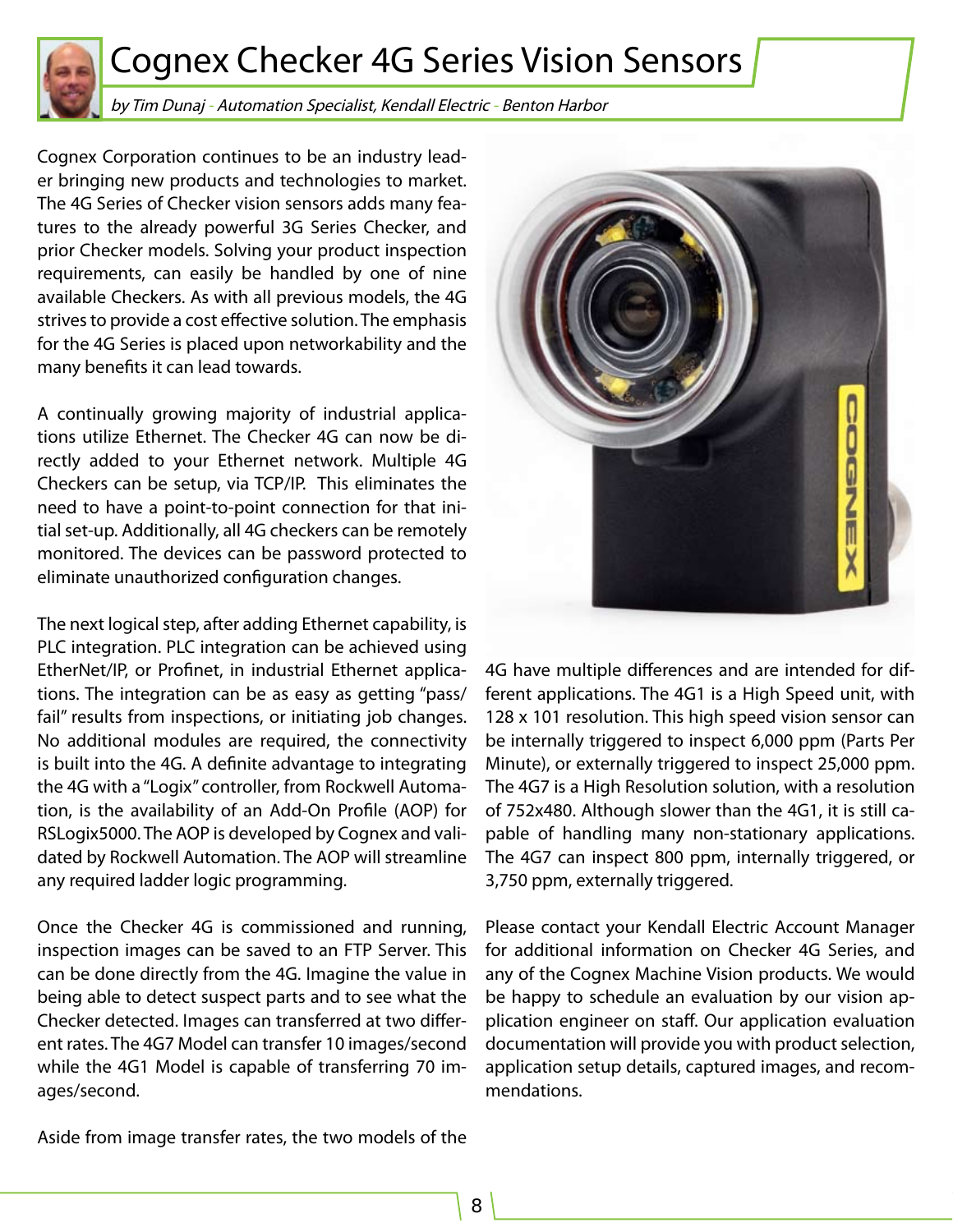

# We've Got an App for That...

by Doug Mason - Automation Specialist, Kendall Electric - Grand Rapids

Transform your iPhone, iPad or iPod into a Mobile HMI. ProSoft Technology (www.prosoft-technology.com) has released the ProSoft i-View, a mobile application for the iPhone, iPad, and iPod touch platforms. ProSoft i-View transforms these devices into mobile human machine interfaces to enables real-time remote process control for engineers, plant floor operators and maintenance technicians.

With ProSoft i-View, control engineers can remotely monitor and modify live data from programmable automation controllers (PAC) on an EtherNet/IP or Modbus TCP/IP network, including flow measurements, valve control, process data, and status data. The app creates a secure cellular or 802.11 interface between the iPhone/ iPad/iPod touch devices and the control system. For 802.11 plant-floor network access, the WiFi function of the phone can be utilized in conjunction with ProSoft Technology 802.11 Industrial Hotspot™ solutions. For applications with wide geographic disparity such as pipeline and well-head monitoring, or where engineers require access from long distances, the ProSoft Technology Intelligent Cellular series can be utilized to broaden the range of access to virtually anywhere in the world.

#### Real-time alarm management

ProSoft i-View displays live process control values in stylized lists and includes user-established variance allowances with real-time alarms, including local notifications. Controls and data displays are color coded based on the value. Engineers are able to monitor these variables in real time and make adjustments on the fly from an iPhone device.

### Secure remote monitoring and modification of live processdata

Upon configuration, ProSoft i-View provides a feature which requires the user to assign a matching security code as both a password for network access and as a Security Tag in the Central Processing Unit (CPU) of the PAC. When ProSoft i-View launches, the Security Code must match that on the CPU in order to create a connection. ProSoft i-View also supports the Retina Display feature of the iPhone 4 and iPod touch 4th generation.

ProSoft i-View works in conjunction with the Industrial

Hotspot series of radios or industrial cellular series. Cumulative security features are offered by these industrial grade wireless solutions, as well as the iPhone/iPad/iPod touch devices themselves, to prevent unauthorized access to the network. ProSoft Technology's Industrial Hotspot radios feature WPA2-PSK and 802.11i RADIUS security, which prevent unauthorized access and modification to the network.



For plant engineers, this solution enables:

- Live monitoring of process data to engineers and plant floor operators •
- Secure remote monitoring and modification of live process data •
- Real-time alarm management

For further information about Prosfot's i-View mobile application, please contact your Kendall Electric Account Manager.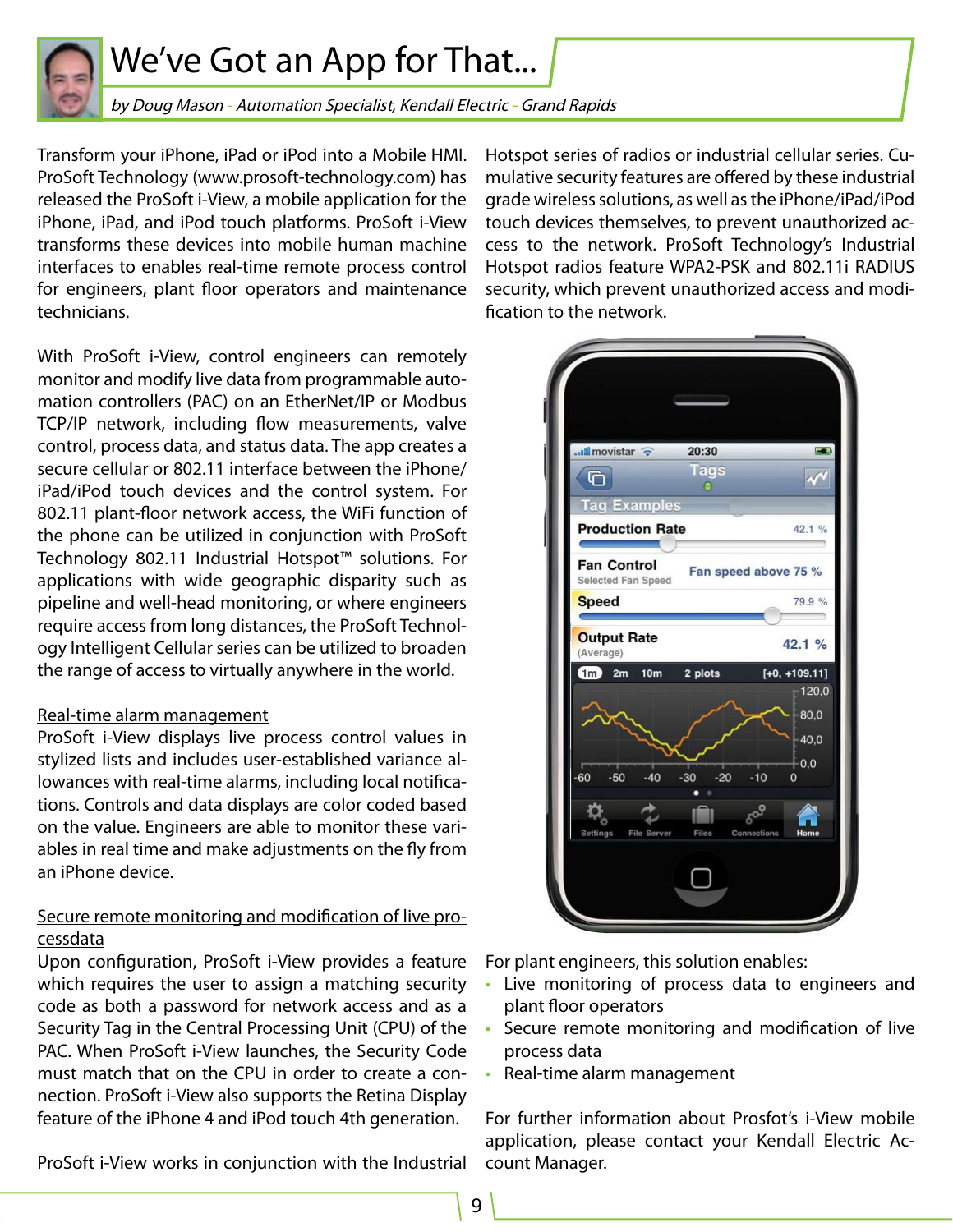### **Allen-Bradley® Training Schedule**

Because of the complexity of the industrial control that is currently being installed in factory automation, the need for a thorough understanding and knowledge of the equipment is imperative to keep your company productive and profitable. Training from Allen-Bradley can reduce downtime because employees trained on equipment can solve problems faster. It also maximizes utilization of equipment because personnel knowledgeable about all performance capabilities of the equipment will use those capabilities to the best advantage and potential. Additionally, Allen-Bradley's training increases worker participation towards your company's goals and objectives. Many productive suggestions for solving ongoing problems and for increasing productivity come from workers who fully understand control equipment.

| <b>Course Title</b>                                                                                                    | Course        | Days           | Cost               | Troy                     | Wayland                  | <b>Fishers</b>           | Indianapolis             | Lafayette                | Rensselaer               |
|------------------------------------------------------------------------------------------------------------------------|---------------|----------------|--------------------|--------------------------|--------------------------|--------------------------|--------------------------|--------------------------|--------------------------|
| <b>SOFTWARE PROFICIENCY SKILLS</b>                                                                                     |               |                |                    |                          |                          |                          |                          |                          |                          |
| RSLogix5000 Level 3: Project Development                                                                               | <b>CCP143</b> | 4              | \$1,875            | $\overline{a}$           | 8/16                     | 7/19                     | $\sim$                   | ---                      | $\sim$                   |
| RSLogix5000 Level 1: ControLogix System Fundamentals                                                                   | <b>CCP146</b> | $\overline{2}$ | \$1,125            | 9/13                     | 8/9                      | <u></u>                  | $\overline{a}$           | ---                      | <u></u>                  |
| RSLogix5000 Level 2: Basic Ladder Logic Programming                                                                    | <b>CCP151</b> | 2              | \$1.125            | $\overline{\phantom{a}}$ | 8/11                     | ---                      | ---                      | ---                      | $\overline{a}$           |
| RSLogix5000 Level 4: Function Block Programming                                                                        | <b>CCP152</b> | 2              | \$1,125            | ---                      | 8/23                     | ---                      | ---                      | ---                      | $\sim$                   |
| RSLogix5000 Level 3: ControlLogix Maint. & Troubleshooting                                                             | <b>CCP153</b> | $\overline{4}$ | \$1,875            | 9/20                     | шL,                      | ---                      | $\overline{a}$           | ---                      | 7/12                     |
| RSLogix5000 Level 4: Structured Text/Seq. Function Chart Progr.                                                        | <b>CCP154</b> | $\overline{2}$ | \$1,125            | $\overline{\phantom{a}}$ | ---                      | ---                      | ---                      | ---                      | ---                      |
| RSLogix5000 Level 1: CompactLogix Fundamentals & Troubleshoot.                                                         | <b>CCP298</b> | 4.5            | \$2,250            | ---                      | $\frac{1}{2}$            | ---                      | $- - -$                  | $- - -$                  | $\sim$                   |
| RSLogix5000 Level 1: ControlLogix Fundamentals & Troubleshooting                                                       | <b>CCP299</b> | 4.5            | \$2,250            | 8/22                     | $\overline{a}$           | 8/22                     | $\overline{a}$           | ---                      | $\overline{a}$           |
| RSLogix5000 Level 2: Basic Ladder Logic Interpretation                                                                 | CCCL21        | 2              | \$1,125            | 9/15                     | ---                      | ---                      | ---                      | ---                      | ---                      |
| Introduction to Automation & Intregrated Architecture                                                                  | <b>CIA101</b> | $\overline{2}$ | \$1,125            |                          |                          |                          |                          |                          | $\sim$                   |
| PROGRAMMABLE CONTROLLERS                                                                                               |               |                |                    |                          |                          |                          |                          |                          |                          |
| PLC-5 / SLC500 & RSLogix Fundamentals                                                                                  | <b>CCP122</b> | 2              | \$1,125            | 8/16                     | ---                      | 9/7                      | ---                      | ---                      | $\overline{a}$           |
| PLC-5 Advanced Maintenance & Troubleshooting                                                                           | <b>CCP409</b> | 4              | \$1,875            | $\frac{1}{2}$            | $---$                    | <u></u>                  | ---                      | ---                      | $\sim$                   |
| PLC-5 & RSLogix 5 Programming                                                                                          | <b>CCP410</b> | 4              | \$1,875            | $\overline{a}$           | $\overline{a}$           | $\overline{a}$           | ---                      | ---                      | ---                      |
| PLC-5 & RSLogix 5 Advanced Programming                                                                                 | <b>CCP411</b> | 4.5            | \$2,250            | ---                      | ---                      | ---                      | ---                      | ---                      | ---                      |
| PLC-5 & RSLogix 5 Maintenance & Troubleshooting                                                                        | <b>CCP412</b> | 4              | \$1,875            | 8/30                     | $- - -$                  | ---                      | ---                      | ---                      | $- - -$                  |
| PLC-5 to ControlLogix Transition                                                                                       | <b>CCP710</b> | $\overline{2}$ | \$1,125            | $\overline{a}$           | ---                      | $\overline{a}$           | $\overline{a}$           | ---                      | $\frac{1}{2}$            |
| SLC 500 & RSLogix 500 Programming                                                                                      | CCPS41        | 4              | \$1,875            | ---                      | ---                      | 9/13                     | ---                      | ---                      | ---                      |
| SLC 500 & RSLogix 500 Advanced Programming                                                                             | CCPS42        | 4              | \$1,875            | $\overline{a}$           | 7/12                     | ---                      | $\sim$                   | $\overline{a}$           | $\sim$                   |
| SLC 500 & RSLogix 500 Maintenance & Troubleshooting                                                                    | CCPS43        | $\overline{4}$ | \$1,875            | 9/27                     | <u></u>                  | 9/20                     | $\overline{a}$           | $\overline{a}$           | $\sim$                   |
| <b>MOTION CONTROL</b>                                                                                                  |               |                |                    |                          |                          |                          |                          |                          |                          |
| PLC-5/SLC 500 & RSLogix Fundamentals                                                                                   | <b>CCN122</b> | 2              | \$1,125            | $\sim$                   | $\overline{a}$           | ---                      | $\sim$                   | $\sim$                   | $\sim$                   |
| Kinetix 6000 Maintenance & Troubleshooting                                                                             | <b>CCN200</b> | $\overline{2}$ | \$1,125            | $\overline{\phantom{a}}$ | <u></u>                  | $\overline{a}$           | $\overline{a}$           | $\frac{1}{2}$            | $\sim$                   |
| <b>SAFETY</b>                                                                                                          |               |                |                    |                          |                          |                          |                          |                          |                          |
| <b>GuardLogix Application Development</b>                                                                              | SAF-LOG101    | 2              | \$1,125            | $\overline{a}$           | $\overline{a}$           | ---                      | ---                      | ---                      | $\sim$                   |
| GuardLogix Maintenance & Troubleshooting                                                                               | SAF-LOG102    | $\overline{2}$ | \$1,125            | 44                       | $\overline{a}$           | $\overline{a}$           | ---                      | ---                      | ---                      |
| Lock-out/Tag-out Implementation                                                                                        | SAF-SFT100    | 1              | \$750              | ---                      | ---                      | ---                      | ---                      | ---                      | $\overline{a}$           |
| NFPA 70E - ARC Flash Awareness                                                                                         | SAF-SFT106    | 1              | \$750              | 7/19                     | $- - -$                  | ---                      | ---                      | ---                      | $- - -$                  |
| NFPA 70E - Electrical Safety & ARC Flash Compliance                                                                    | SAF-SFT112    | $\overline{2}$ | \$1,125            | 7/20                     | ---                      | ---                      | $\overline{a}$           | $\overline{\phantom{a}}$ | ---                      |
| Safety Seminar - Machine Safety                                                                                        | SAF-SEM       | $\mathbf{1}$   | \$375              | $\overline{a}$           | ---                      | ---                      | 8/3                      | $\overline{\phantom{a}}$ | ---                      |
| AC & DC DRIVES                                                                                                         |               |                |                    |                          |                          |                          |                          |                          |                          |
| <b>AC/DC Motors &amp; Drives Fundamentals</b>                                                                          | <b>CCA101</b> | $\overline{2}$ | \$1,125            | $\overline{a}$           | $\overline{a}$           | $\overline{a}$           | ---                      | ---                      | $\sim$                   |
| PowerFlex 700 Vector Control Configuration & Startup                                                                   | <b>CCA161</b> | 1              | \$750              | 9/8                      | ---                      | ---                      | ---                      | ---                      | $\overline{a}$           |
| PowerFlex 700 Vector Control Communications on a DeviceNet                                                             | <b>CCA162</b> |                | \$750              | $\overline{a}$           | $---$                    | ---                      | $\sim$                   | $\sim$                   | $---$                    |
| PowerFlex 700 Maintenance & Troubleshooting                                                                            | <b>CCA163</b> | 1              | \$750              | 9/9                      | $\overline{a}$           | ---                      | $\sim$                   | ---                      | $\sim$                   |
| PowerFlex 755 AC Drives Maintenance & Troubleshooting                                                                  | <b>CCA180</b> | 2              | \$1,125            | $\overline{\phantom{a}}$ | ---                      | ---                      | ---                      | $\overline{a}$           | $\overline{a}$           |
| <b>COMMUNICATIONS</b>                                                                                                  |               |                |                    |                          |                          |                          |                          |                          |                          |
| DeviceNet & RSNetworx Configuration & Troubleshooting                                                                  | <b>CCP164</b> | 3              | \$1,500            | $\overline{a}$           | $\overline{a}$           | 8/30                     | ---                      | ---                      | $\sim$                   |
| ControlNet Design & RSNetWorx Design & Configuration                                                                   | <b>CCP170</b> | 2              | \$1,125            | $\overline{\phantom{a}}$ | ---                      | 8/9                      | ---                      | ---                      | $\overline{a}$           |
| ControlNet & RSNetWorx Maintenance & Troubleshooting                                                                   | <b>CCP172</b> | $\overline{2}$ | \$1,500            | $\sim$                   | $- - -$                  | ---                      | ---                      | ---                      | $\frac{1}{2}$            |
| EtherNet/IP Design & Configuration                                                                                     | <b>CCP174</b> | $\overline{2}$ | \$1,125            | $\overline{\phantom{m}}$ | ---                      | $\overline{\phantom{a}}$ | $\overline{\phantom{a}}$ | $\overline{\phantom{a}}$ | $\overline{a}$           |
| EtherNet/IP Design & Troubleshooting                                                                                   | CCP178        | 3              | \$1,500            | ---                      | 7/19                     | 7/12                     | $-$                      | $\sim$                   | $\overline{\phantom{a}}$ |
| <b>RSVIEW</b>                                                                                                          |               |                |                    |                          |                          |                          |                          |                          |                          |
| RSView32 Project Development                                                                                           | <b>CCV201</b> | 4.5            | \$2,250            | $\overline{a}$           | ---                      | ---                      |                          | $\overline{\phantom{a}}$ | $\cdots$                 |
| FactoryTalk View ME & PanelView Plus Programming                                                                       | <b>CCV204</b> | 4              | \$1,875            | 7/26                     | ---                      | ---                      | ---                      | ---                      | $\frac{1}{2}$            |
| FactoryTalk View SE Maintenance & Troubleshooting                                                                      | CCV206-LD     | 2              | \$1,125            |                          | ---                      | ---                      |                          |                          | ---                      |
| FactoryTalk View Site Edition Programming                                                                              | <b>CCV207</b> | 4.5            | \$2,250            | 7/11                     | $\overline{a}$           | ---                      | ---                      | $\overline{\phantom{a}}$ | $\overline{\phantom{a}}$ |
| <b>PANELVIEW</b>                                                                                                       |               |                |                    |                          |                          |                          |                          |                          |                          |
| PanelView 300/550/600/900/1000/1400 & PanelBuilder 32 App. Develop.                                                    | <b>CCP196</b> | 2              | \$1,125            | $\overline{\phantom{a}}$ | ---                      | ---                      | $\overline{\phantom{a}}$ | $\overline{a}$           | $\overline{\phantom{a}}$ |
| <b>SOFTWARE</b>                                                                                                        |               |                |                    |                          |                          |                          |                          |                          |                          |
| <b>RSTestStand Enterprise Project Development</b>                                                                      | RS-RSTS101-LD | 2              | \$1,125            |                          |                          |                          |                          |                          |                          |
| <b>QUALITY MANAGEMENT</b>                                                                                              |               |                |                    | $\overline{\phantom{a}}$ | $\overline{\phantom{a}}$ | $\overline{\phantom{a}}$ | $\overline{\phantom{a}}$ | $\overline{\phantom{a}}$ | $\overline{\phantom{a}}$ |
|                                                                                                                        | <b>MFG244</b> |                | \$750              |                          |                          |                          |                          |                          |                          |
| <b>Basics of Electricity</b><br>Lean Fundamentals                                                                      | LEAN501       | $\overline{2}$ | \$1,125            | $\overline{\phantom{a}}$ | ---                      | ---                      |                          | ---                      | ---                      |
| <b>VIBRATION TRAINING CLASSES</b>                                                                                      |               |                |                    |                          |                          |                          |                          |                          |                          |
| <b>Vibration Analysis Fundamentals</b>                                                                                 | EK-ICM101     |                |                    |                          |                          |                          |                          |                          |                          |
|                                                                                                                        | EK-ICM201     | 3<br>3.5       | \$1,460<br>\$1,460 | $\overline{\phantom{m}}$ | ---                      | ---                      |                          | ---<br>7/19              | --                       |
| Vibration Analysis: Level I                                                                                            |               |                |                    |                          |                          |                          |                          |                          |                          |
| To enroll in any of these classes, contact your local Kendall Electric, or register online at www.kendallelectric.com. |               |                |                    |                          |                          |                          |                          |                          |                          |

All classes are held at Allen-Bradley facilities.

Ask your Account Manager about the advantages of purchasing vouchers for training classes.